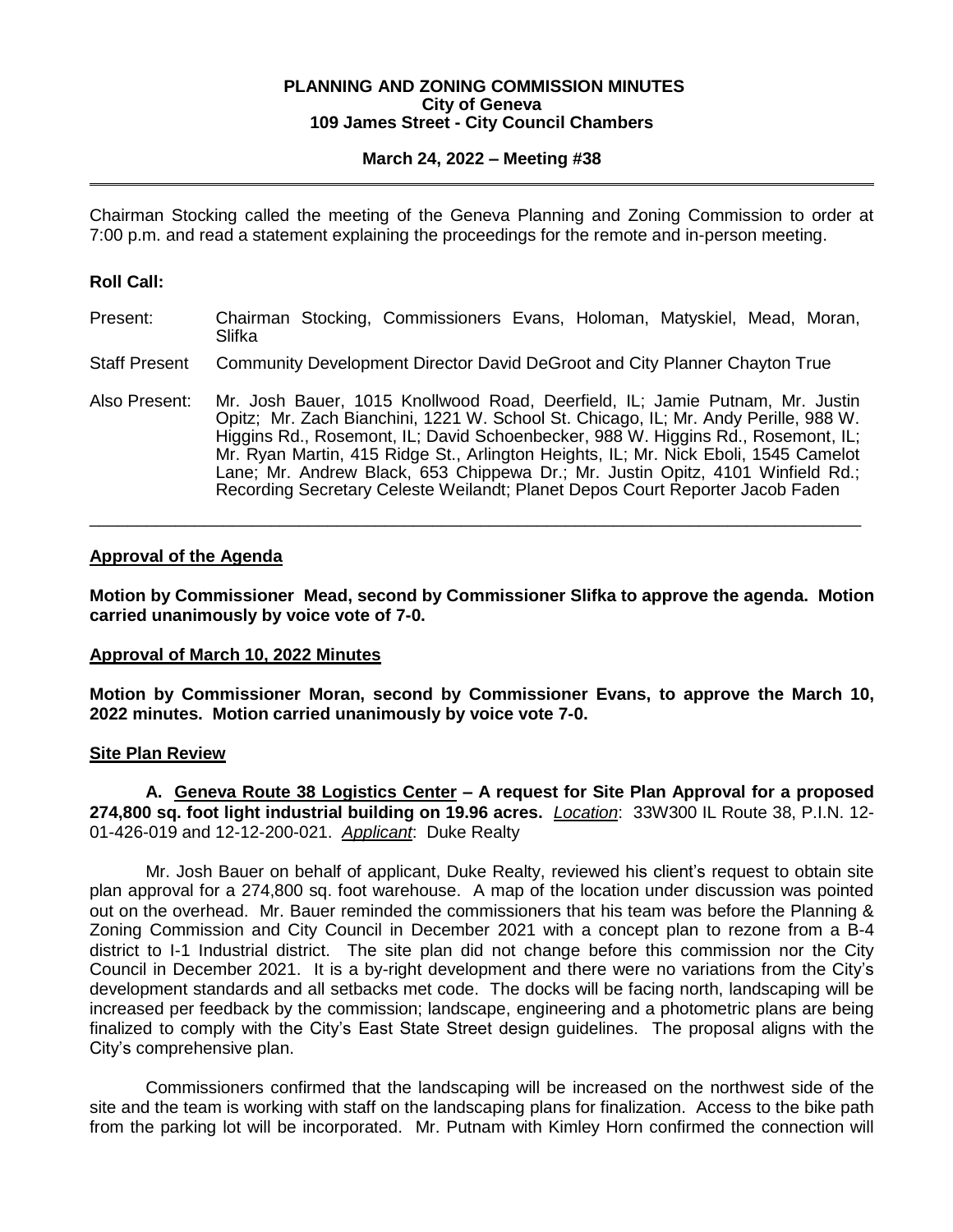take place on the north side of Illinois Rt. 38 and he will work with staff to create an access point sidewalk from the bike path to the front door. The current tree line on the west side of the property is significant but more trees will be added. There is the intent to preserve the east side of the tree line but if they cannot, then the applicant will comply with the City's tree ordinance. Confirmation was made that the east access drive will be a full access while the west access will be restricted. Mr. Putnam also confirmed there will be a direct access to the site off of Route 38, at the existing curb-cut. Lastly, Mr. Putnam stated the sidewalk, for now, will be in front of the proposed building.

**Motion by Commissioner Moran, second by Commissioner Mead to approve a request for site plan approval for the construction of a 274,800 sq. foot light industrial building on 19.96 acres, subject to the findings of fact in staff's report and the following conditions:** 

- **1. Final Engineering shall be approved prior to building permit issuance by the City.**
- **2. The Lighting Photometric Plan shall be revised to comply with the East State Street Design Guidelines.**
- **3. The Site Plan shall be revised to provide a pedestrian connection from the 10-foot side path along Illinois Route 38 to the proposed building.**
- **4. The Landscaping Plan shall be revised:** 
	- **a) To show proper clearances around the transformer. Three feet on three sides and ten feet on the side with the doors. Doors should face east or south so the primary and secondary conduits do not cross each other under the vault. Secondary conduits would have to be 7'-8' deep if that was the case.**
	- **b) To eliminate trees in NW corner of property to allow for access to the existing switchgear. A truck and 20' trailer need to be able to get to that switch to pull wire now and in the future.**

# **Roll call:**

# **Aye: Evans, Holoman, Matyskiel, Mead, Moran, Slifka, Stocking Nay: None MOTION PASSED. VOTE: 7-0**

Per staff, the above recommendation will be sent to City Council on April 4, 2022, 7:00 p.m., in the Council chambers.

# **Public Hearing**

**A. Fox Valley Commerce Center – Annexation, a Zoning Map Amendment from the RR Rural Residential District to the I1 Light Industrial District, Preliminary Planned Unit Development (PUD) and Plat of Subdivision Approval to allow the construction of a three to four building light industrial development totaling 1,043,820 sq. feet**. *Location*: Generally located at the northwest corner of Kautz Road & Geneva Drive, P.I.N. 12-01-200-001. *Applicant*: HIP VI Enterprises, LLC / C/O Hillwood.

Planner Chayton True read into the record the contents of the planning file. Chairman Stocking proceeded to swear in those individuals who would be speaking on the proposal.

Mr. Don Schoneheider with Hillwood introduced his team: Andy Perille, VP of Development, Zack Bianchini, development manager, and Jamie Putnam with Kimley Horn. Mr. Schoneheider thanked staff for their assistance in this plan and proceeded to provide a background on Hillwood, a private national development company. Tonight's focus would be on a warehouse distribution manufacturing project.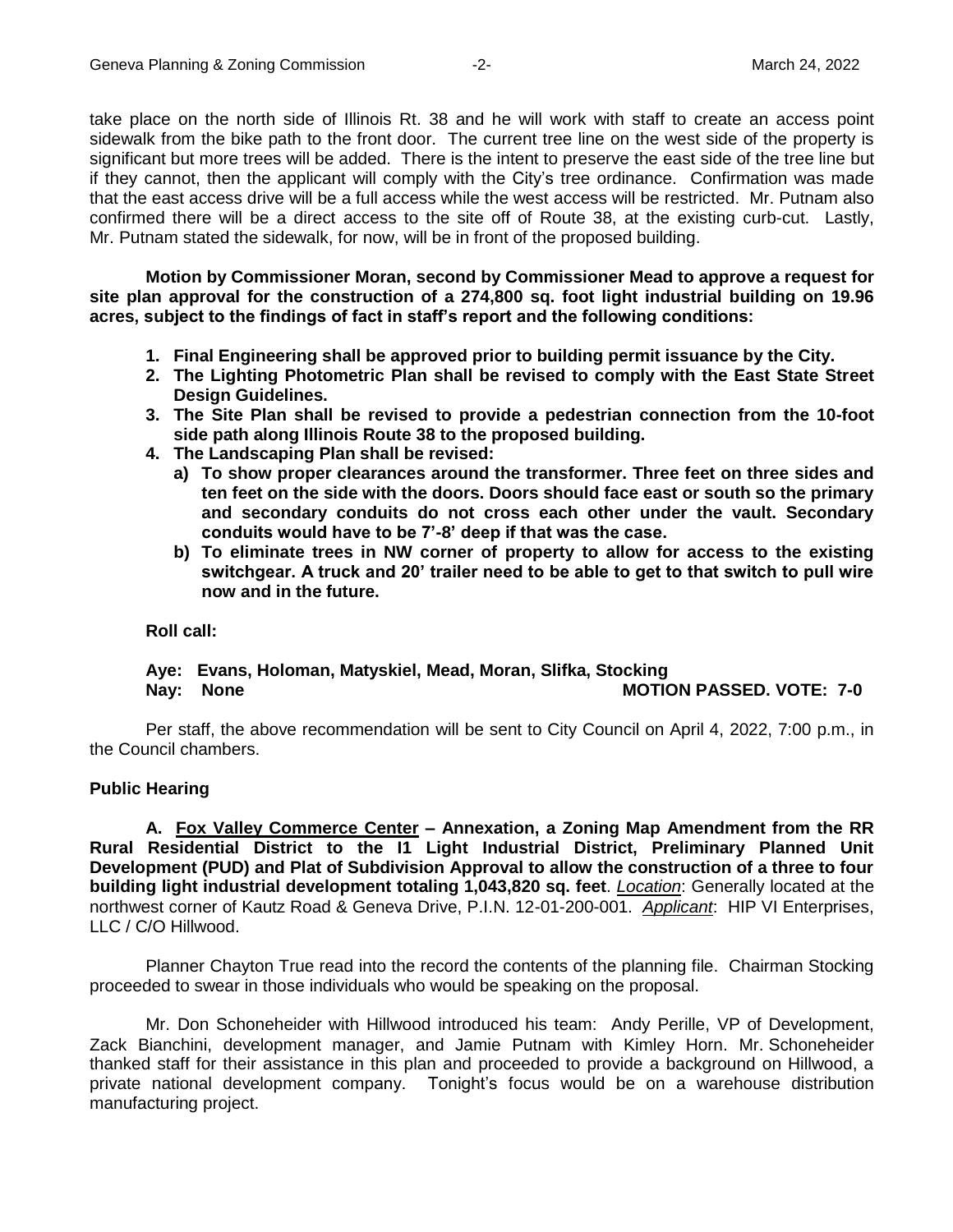Variation 1 includes Site Plan A which incorporates 2 plans: Plan 1 depicts the construction of four separate buildings with Phase 1 constructing buildings 1 and 2 while Phase 2 would be Buildings 3 and 4 to the east. Phase 1 would break ground this summer.

Variation 2 includes Site Plan B which would include two smaller buildings, with the possibly of phase 2 being one larger building on the east side of the site. Examples of various elevations followed. The docks, on the west elevation will be screened from Kirk Road. Per their traffic study, there is no need to connect Geneva Drive west to Kirk Road. Geneva Drive will remain as is. However, staff has asked that they make accommodations for the possibility of an extension for Division Street. Access to and from the site will be by Kautz Road. Per a noise study done by the applicant, the anticipated sound level for the site will be 44 to 48 decibels. A photometric/lighting plan followed. The lighting on the far east and west sides of the property will not spill over their property.

Mr. Schoneheider briefly reviewed the types of tenants that utilize Hillwood spaces, noting a majority of them come from the Fox Valley area. A landscape plan followed. The proposed buildings will be near LEED standards and be sustainable, but not LEED-certified.

Chairman Stocking invited commissioner comment. Conversation centered on the extensive truck parking that was occurring on Geneva Drive currently and the fact that Mr. Schoneheider planned to work with the Geneva Police to enforce the parking issues. Director DeGroot proceeded to share that he did reach out to the property owner on the south side of Geneva Drive across the proposed parcel to relay that once the proposal begins construction, the trucks will have to be relocated off the road, possibly utilizing their own 2.5 acres to the west of their own property. Continuing, when the two buildings are developed, the landscaping on the eastern half will be graded with grass and natural plantings to look attractive, as described by Mr. Schoneheider. No electronic charging stations will be installed at this time, but there will be parking spaces for electric vehicles.

Mr. Schoneheider confirmed that once the buildings are constructed they are eventually sold but are kept for some length of time. The proposed buildings have been designed to be split into quarters if necessary. He also confirmed that while the warehouse business is in demand, the development of the last building(s) will depend on the market at the time, but there is already an interest.

Per further commissioner questions, Mr. Schoneheider stated the proposed buildings will not be in any flight path of the nearby DuPage Airport. The building height request was necessary for flexibility purposes and for potential users (food companies).

Regarding the applicant's request for a 0-foot side yard setback for trailer parking, Mr. Ryan Martin, with Kimley Horn, referred to the site plan and explained how the first two buildings will have a shared parking lot within the truck court and have a lot line down the middle of the court. Easement rights will exist to allow trucks to go back and forth. While there is a request to go to 90% lot coverage for an individual building, Mr. Martin confirmed, for the overall development, it would not exceed the code by 80%. Mr. Schoneheider explained why LEED certification was not being sought.

Addressing landscaped parking islands for the shared parking lot, Mr. Randy Perille explained that the ends of the internal parking lot, between Buildings 1 and 2, would include landscaping islands but no islands within the shared parking lot because they were not conducive to the maneuvering of trucks. Mr. Schoneheider confirmed with Commissioner Slifka that their expectation was that their property would be able to handle the truck/trailer traffic under normal conditions for Geneva Drive, as per their traffic study. Mr. Perille added that roof parapets would be used to hide air conditioning units, roof drainage, etc. Dialog followed as to what the petitioner's noise study took into account wherein the applicant pointed out the study took into account the normal use of manufacturing and warehouse distribution light assembly. It was pointed out the proposed buildings were to be constructed in such a way as to keep the noise on site and not go west. There was no plan to land bank. Asked what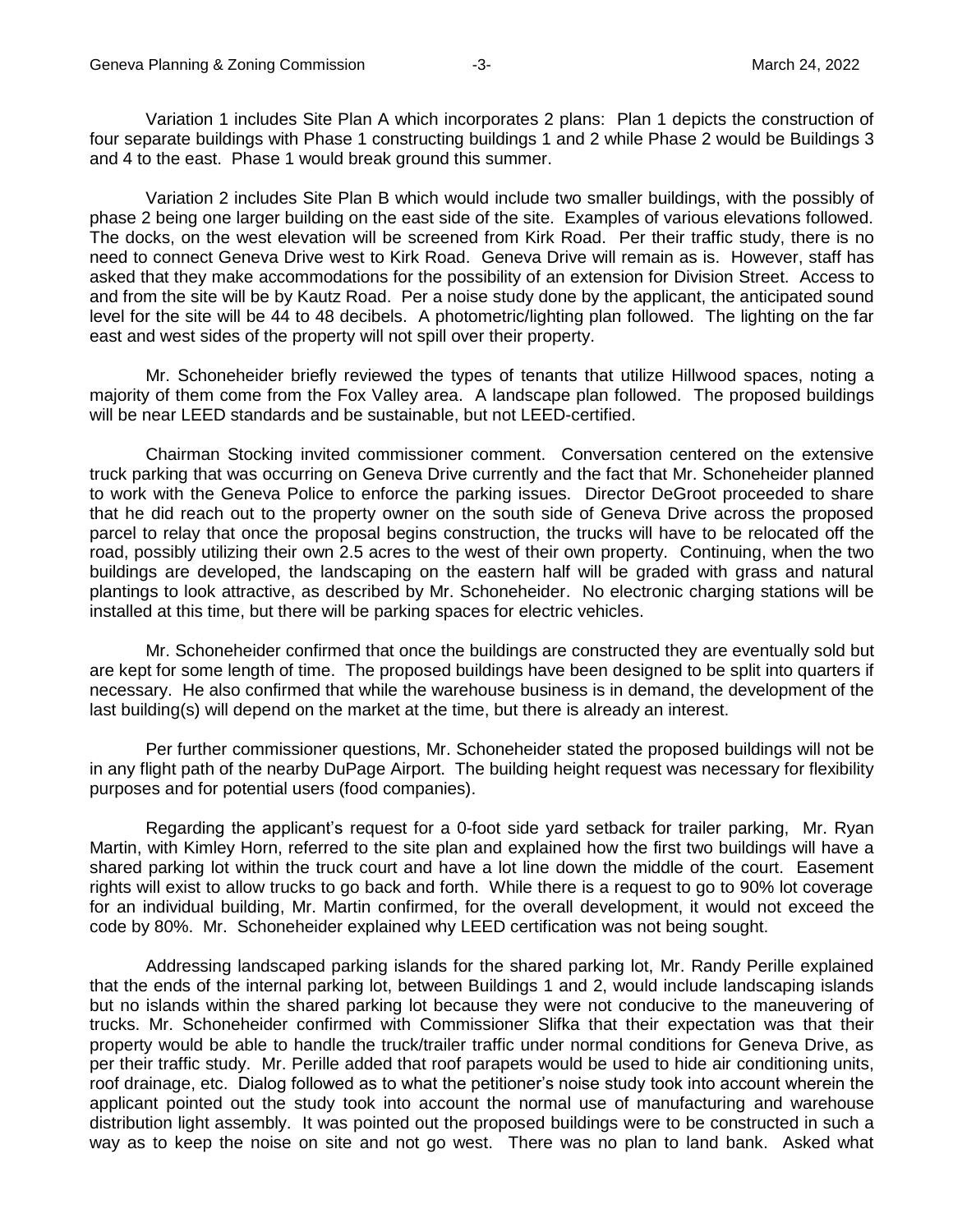recourse the City had to get Linear Logistics trucks onto their undeveloped site, DeGroot indicated enforcement would have to take place. Linear Logistics was notified that once construction begins, the parked trucks would have to be relocated.

Lastly, Commissioner Mead pointed out that once the proposed two eastern-most buildings are developed, they will sit lower than the western buildings, so the 55 ft. height would not be an issue. Regarding the proposed site Plan B, should one single building be constructed, the applicant explained that its parking would be located on the east and west perimeter.

### Chairman Stocking invited public comment.

Mr. John Dashner, 733 Lexington Drive, Geneva, appreciated the applicant's informative presentation, but asked that the commission take its time in reviewing the traffic study for this corridor, consider any IDOT and KDOT issues, and consider the future. He asked the commission to review stormwater management closely, especially with the 100-year rain events and its impact on the area. He liked the plan but he also inquired how will the detention pond be constructed to deter birds, especially near the airport. Lastly, Mr. Dashner suggested that the applicant add some solar panels to the roof to catch renewable energy.

Mr. Kevin Mosciano, 558 Lexington Drive, also liked the presentation. He asked to see the Kirk Road view at night with the lights on. He asked to have more landscaping added on the west side of the first building, and voiced concern about truck parking and having the green and red lights blinking at the residents to the west. He asked to add more landscaping on the west facade. Mr. Mosciano voiced concern about the traffic pattern and the accuracy of the traffic study, screening of the air conditioning units, and how would the developer deal with peak seasons of grocery tenants.

Mr. Hendrick Rieck, 674 Greenmeadow Lane, appreciated the transparency of the presentation, asked for an estimate of taxes coming to the City, what was the future plan for Geneva Drive and would there be an evening traffic pattern due to the residents.

Mr. David Walendziak, 578 Lexington Drive, wanted to confirm that Phase 2 would be a warehousing use. He was concerned about truck traffic on Geneva Drive and the current trucks parking on Kautz Road, should there be an emergency.

Chairman Stocking invited virtual comments from the public. None received.

In response to the questions raised, Mr. Schoneheider confirmed the west elevation will have no docks nor lights -- only pole lighting. The proposed building will be more of a varied warehouse building versus the more specialized, such as the Lineage building, which houses cooling refrigeration. Mr. Perille explained the traffic study in more depth. The proposed traffic will go to Kautz Road away from the building. With regard to future development, traffic engineer Justin Opitz discussed the future development of Kautz Road, which he explained will be able to handle the future traffic counts. Mr. Jamie Putnam, engineer, returned and stated the detention pond does address the 100-year flood. The pond design will include native plantings with an under-drain in order to deter birds and other fowl from landing in an open area. The rerouting of trucks to Route 38 will take place because there is a weight limit from Geneva Drive to the north on Kautz Road, and the traffic model takes that into account. The landscaping on the west side of the site was addressed and it will have additional screening. As for incorporating solar power, Mr. Perille explained that the region does not have many sunny days and it would require additional structures to construct on top of the buildings. There is the possibility that Phase 2 could begin construction simultaneously with Phase 1. There was no tax impact study done and the proposed buildings will not have truck terminals.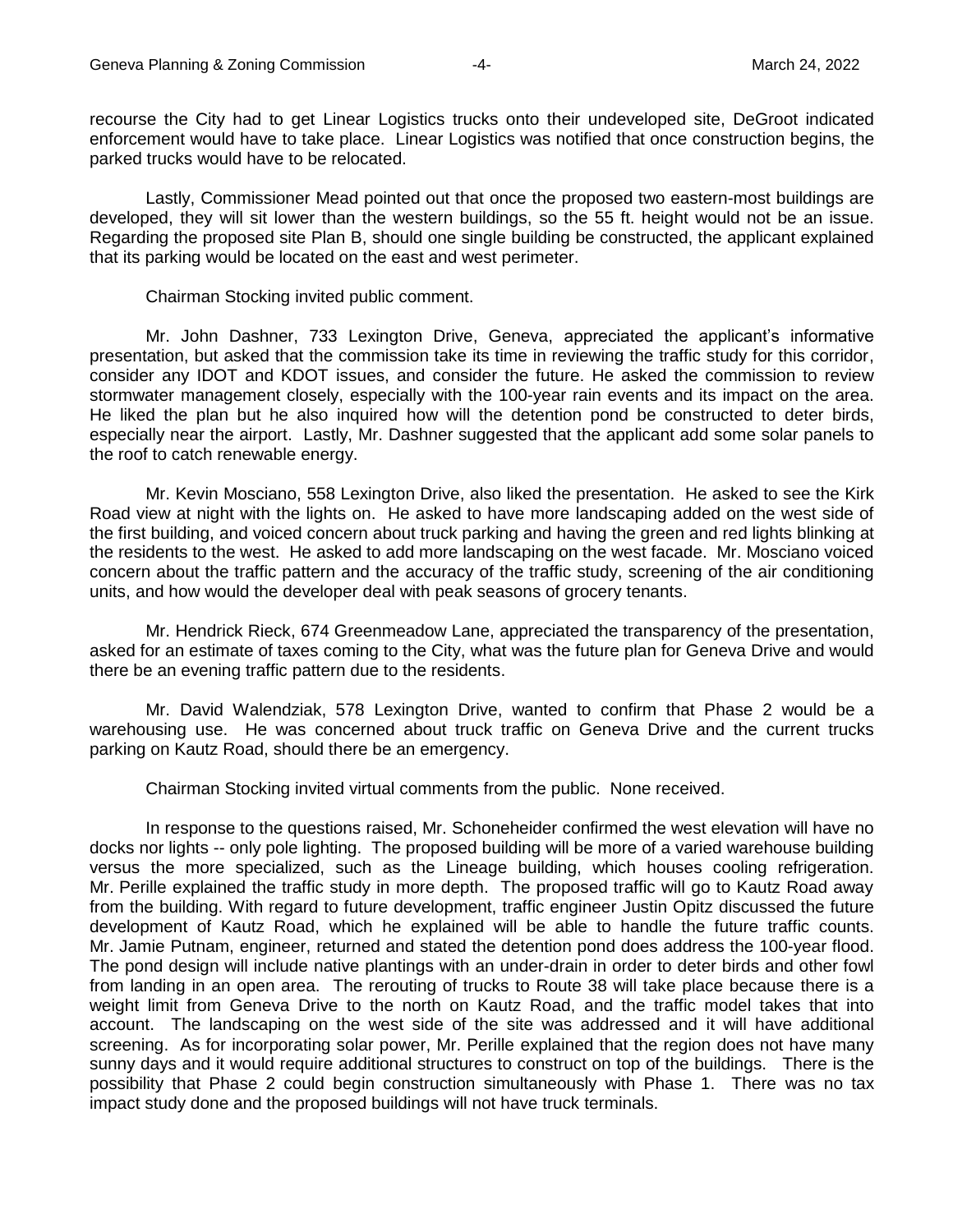Commissioner Evans inquired about a proposed residential development coming to Kirk Road and Route 38 and whether that applicant had expressed concern about the amount of truck traffic coming to the area, wherein City Planner True indicated that applicant has not specifically raised that concern. However, KDOT and IDOT would be involved in the review and approval of any ingress/egress from the development. Per Commissioner Holoman's questions, staff confirmed the City's 2003 comprehensive plan does call for the connection of Division Street from Kirk Road to Kautz Road but at this time the developer does not need the extension of Division, which is why it was not being connected at this time. Per staff, the expansion of Kautz Road would be done by late 2022 or early 2023.

Mr. Schoneheider closed his presentation by thanking staff for their assistance.

**Motion by Commissioner Mead, second by Commissioner Moran to close the public hearing. Roll call:** 

**Aye: Evans, Holoman, Matyskiel, Mead, Moran, Slifka, Stocking Nay: None MOTION PASSED. VOTE: 7-0**

**Motion by Commissioner Mead, second by Commissioner Slifka to approve a Zoning Map Amendment upon annexation of the project site from the RR Rural Single-Family Residential District to the I1 Light Industrial District, subject to staff's findings of fact in the staff report. Roll call:**

**Aye: Evans, Holoman, Matyskiel, Mead, Moran, Slifka, Stocking MOTION PASSED. VOTE: 7-0** 

**Motion by Commissioner Mead, second by Evans to approval a Preliminary Planned Unit Development (PUD) and Plat of Subdivision approval for a light industrial development consisting of three to four buildings upon 75.23 acres with the following tailored development standards as listed on pages 2 and 3 of the staff report:** 

- **a. Truck and trailer parking as a primary use (in addition to any other uses permitted by the I1 district) will be an enumerated Special Use.**
- **b. Ten (10) feet for Street setback along Geneva Drive and a zero-foot side yard setback for trailer parking.**
- **c. Lot coverage may not exceed 90% for each individual lot or 80% for the subdivision.**
- **d. Interior parking lot landscaping requirements shall not apply to truck courts, truck parking, and/or trailer parking areas and shall only apply to passenger vehicle parking lots.**
- **e. Maximum Building Height shall not exceed fifty-five (55) feet.**
- **f. Landscaped islands be provided for every 12 passenger vehicle parking stalls or less, and that no landscaped island be required with respect to truck and trailer parking areas.**
- **g. The stormwater basin shall be modified to allow appropriate landscaping associated with a naturalized basin per the approved Landscape Plan prepared by a licensed Professional Landscape Architect, but may also adhere to Section 11-10-6A2 of the Geneva Zoning Ordinance.**
- **h. Each required parking space shall be nine feet (9') in width and at least eighteen feet (18') in length.**
- **i. One car parking stall per 1,500 SF of warehousing shall be required.**
- **j. Lots 1 and 2 on Preliminary PUD Plan Alternate A or B, 1 stall per 1,500 SF of warehousing be required, but shall be calculated with respect to Lots 1 and 2 as a whole as opposed to being calculated individually as to Lot 1 without reference to Lot**